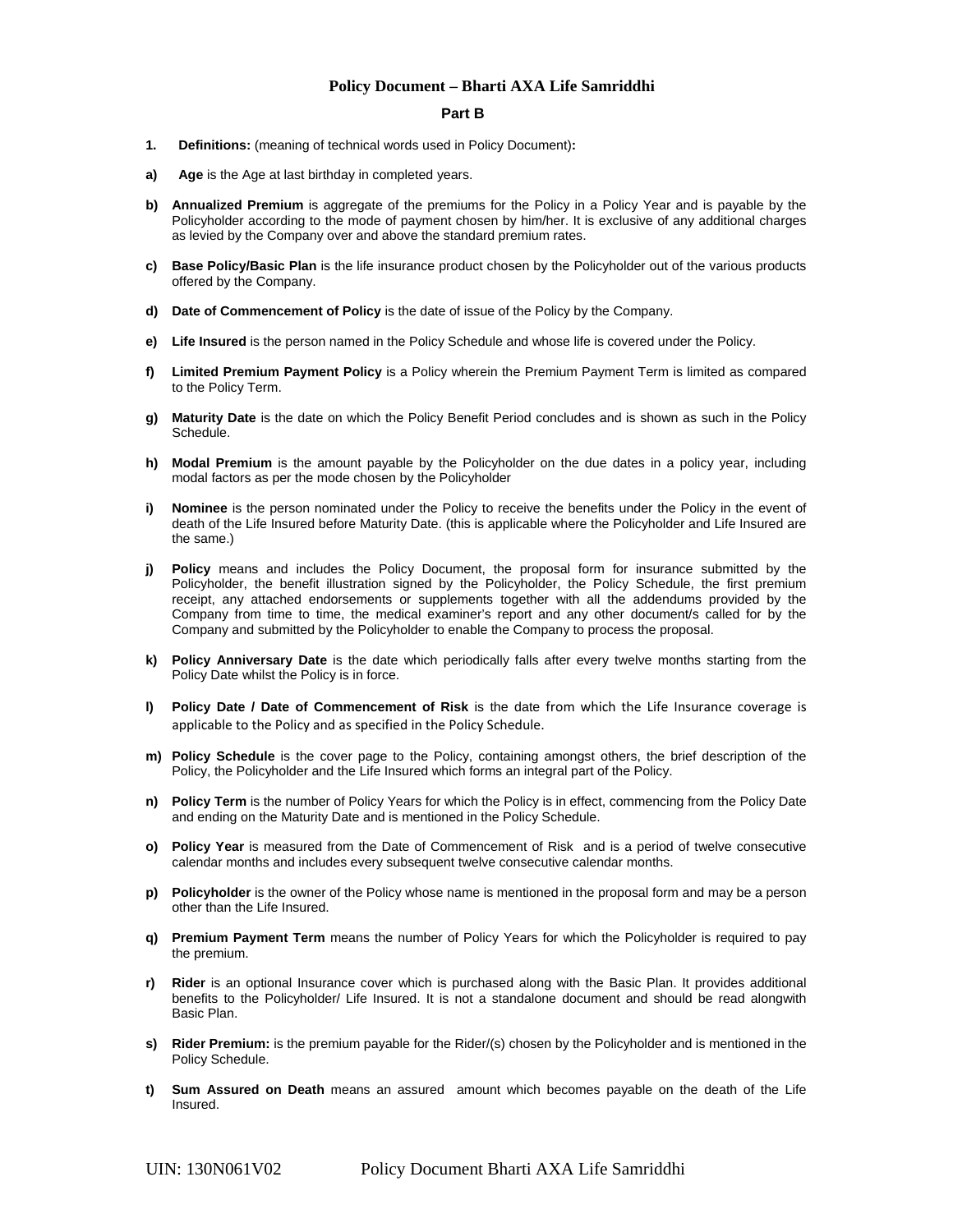- **u) Sum Assured on Maturity** means the guaranteed amount which becomes payable on the maturity of the Policy.
- **v) The Company /Company** means Bharti AXA Life Insurance Company Limited.
- **w) You/Your/Yours** refers to the Policyholder and shall also include the Life Insured, where the Policyholder and Life Insured are different persons.

\*\***The terms defined above shall also act as a reference guide to the Policy document in terms of IRDA Circular No. IRDA/LIFE/CIR/MISC/050/03/2013 dated 12 March 2013'**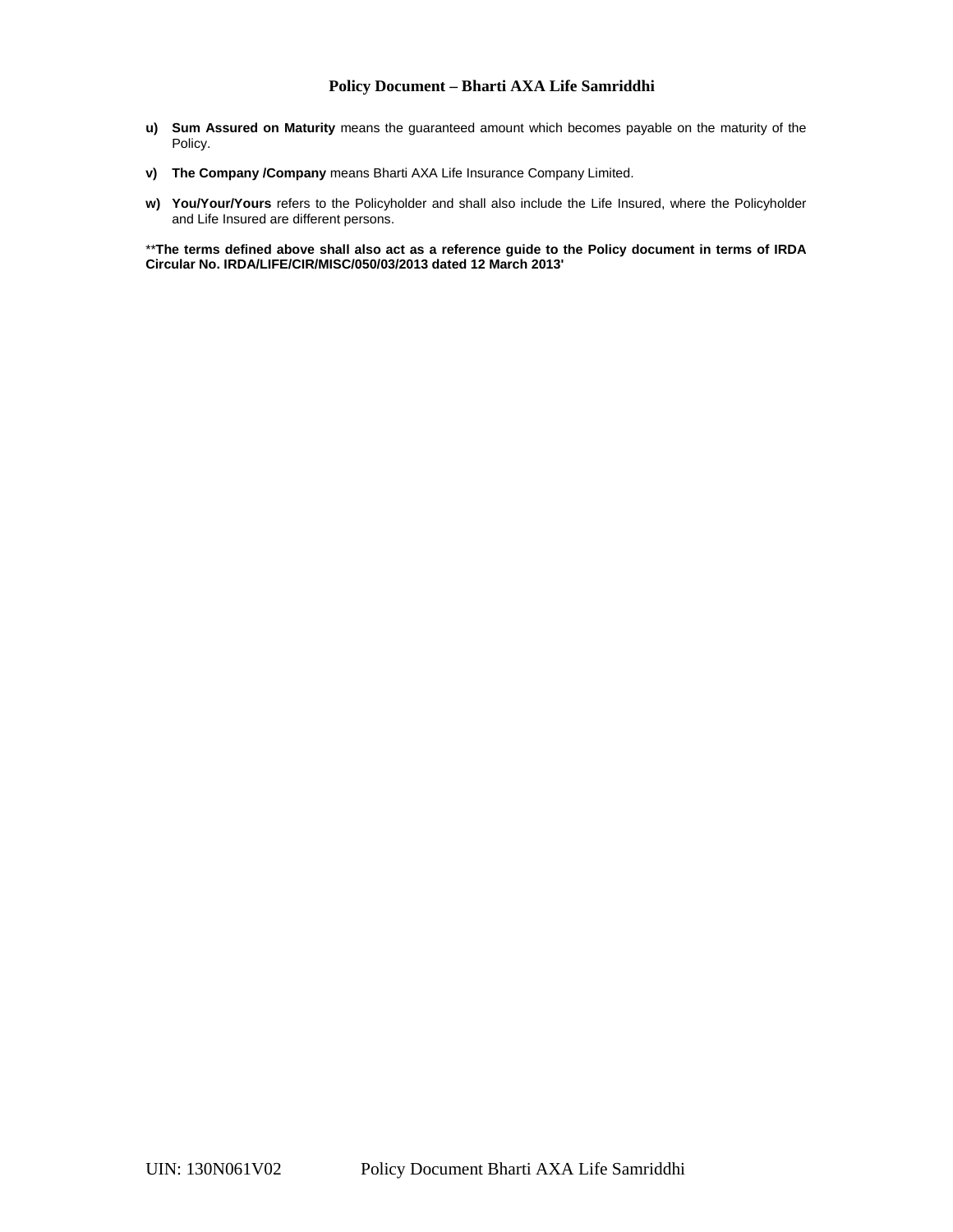## **PART C Benefits payable**

### **1. Death Benefit**

In case of unfortunate event of death of the Life Insured during the Policy Term, the sum of the following benefits will be payable to the Nominee, subject to Policy being in force.

- a) Sum Assured on Death;
- b) Accrued Non-Guaranteed Annual Simple Reversionary Bonus;
- c) Non-Guaranteed Terminal Bonus

The Sum Assured on Death cover will be the higher of:

- a) Sum Assured on Maturity or
- b) 11 times Annualized Premium

However, the death benefit payable shall never be lower than 105% of all premiums paid (excluding any additional charges as levied by the Company over and above the standard premium rates).

In the event of death of the Life Insured (where the Policyholder and Life Insured are same):-

- a. during the grace period allowed for payment of due premium:- the Death Benefit (after deducting the unpaid due Premium) shall be payable
- b. while the policy is in lapse status:- no benefit shall be payable
- c. when the policy is in paid up status:- Paid up value as specified in Part D sub section 2B be payable

During the term of the Policy, on death of the Policyholder (where the Policyholder and Life Insured are different), the Legal heirs of the Policyholder may succeed the erstwhile Policyholder. If none of the Legal heirs are willing to become the Policyholder therein, then the surrender value as applicable will be paid in accordance with the relevant provisions of the Policy to the legal heirs or to the person/s entitled to receive the same as per law and accordingly all Policy benefits shall stand extinguished.

## **2. Maturity Benefit**

If the Life Insured survives till the Maturity date of the Policy and that all premiums are duly paid, then 100% of Sum Assured on Maturity along with accrued Non Guaranteed Annual Simple Reversionary Bonus and Non Guaranteed Terminal Bonus, will be paid to the Policyholder.

#### **3. Non Guaranteed Benefits**

The Company may declare Non Guaranteed Annual Simple Reversionary Bonus rate at the end of every financial year in accordance with its internal guidelines.

**Non Guaranteed Annual Simple Reversionary bonus** is payable if all premiums are duly paid by the Policyholder till the date of declaration of bonus. The rate of bonus is not guaranteed. The Non Guaranteed Annual Simple Reversionary Bonus is declared as a percentage of Sum Assured on Maturity and is calculated at a simple rate of interest. It shall accrue to the Policy on the Policy Anniversary Date immediately following the date of its declaration and will be payable on Maturity Date or in the event of death of the Life Insured, whichever is earlier.

**Non Guaranteed Terminal Bonus** will be payable in the event of death of the Life Insured or on Maturity date of the Policy. Non Guaranteed Terminal Bonus is a percentage of accrued Non Guaranteed Annual Simple Reversionary bonus. In case of surrender of the Policy, the surrender value calculated on the accrued bonuses will be payable.

## **4. Surrender**

The Policy shall acquire a surrender value and the surrender can be effected:-

- after the payment of two consecutive Annualized Premiums (for premium payment term of 5 years) and
- after payment of three consecutive Annualized Premiums (for all other premium payment terms.)

On surrender of the Policy a lump sum amount equal to Guaranteed Surrender Value as defined in Part D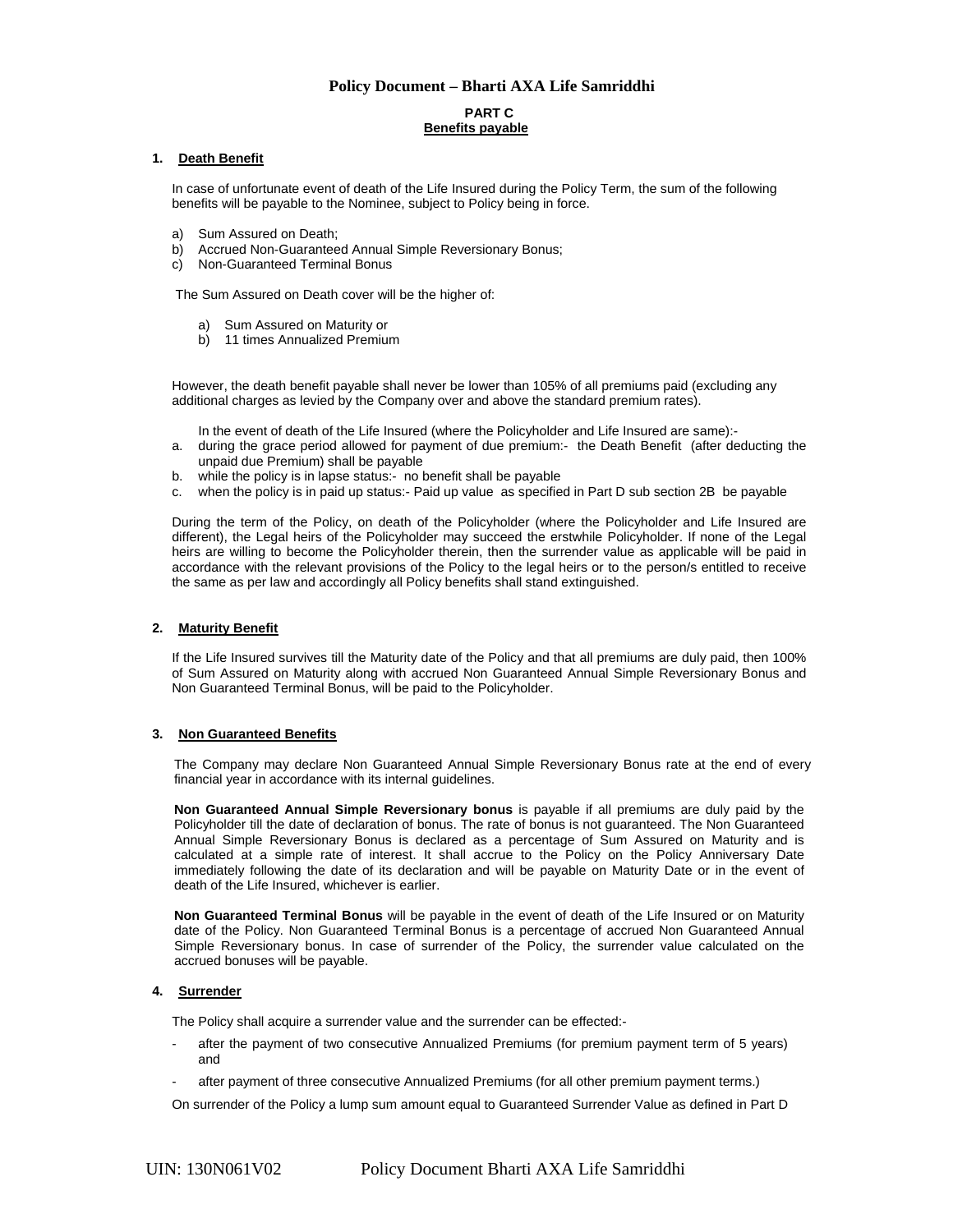section 3A will be paid to the Policyholder, and the Policy gets terminated. The Company shall declare special surrender value as defined in Part D section 3B, at such other rates not less than the Guaranteed Surrender Value. These rates are not guaranteed and will be declared by the Company from time to time, subject to prior approval from IRDA. The Special Surrender Value shall always be greater than or equal to the Guaranteed Surrender Value.

### **5. Grace Period**

Grace period is the time extended by the Company to facilitate the Policyholder to pay the unpaid premium, in case the premium/s had not been paid as on the due date. The Policyholder gets 30 days Grace Period to pay the premium which falls due and the benefits under the policy remain unaltered during this period.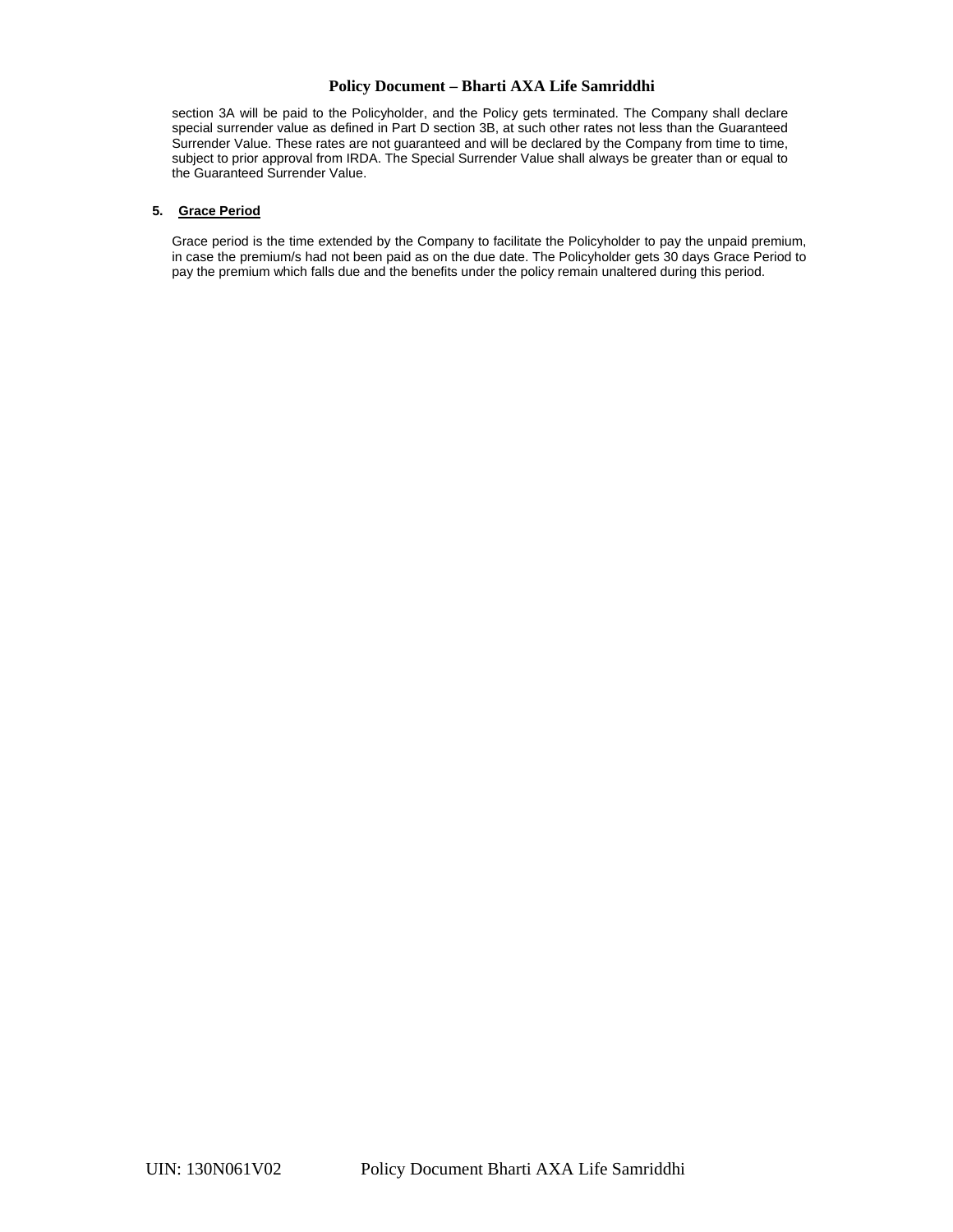#### **PART D**

### **1. Free Look Period**

If Policyholder disagrees with any of the terms and conditions of the Policy, there is an option to return the original Policy along with a letter stating reason/s within 15 days of receipt of the Policy. in case of offline Policy and within 30 days of receipt of the Policy in case of Policy sourced through distance marketing. The Policy will accordingly be cancelled and the Company will refund an amount equal to the Premium paid and may deduct a proportionate risk premium for the period on cover, the medical expenses incurred by the Company (if any) and the stamp duty charges. All rights under this Policy shall stand extinguished immediately on cancellation of the Policy under the free look option.

If the Policy is opted through Insurance Repository (IR), the computation of the said Free Look Period will be as stated below:-

For existing e-Insurance Account: Computation of the said Free Look Period will commence from the date of delivery of the e mail confirming the credit of the Insurance policy by the IR.

For New e-Insurance Account: If an application for e-Insurance Account accompanies the proposal for insurance, the date of receipt of the 'welcome kit' from the IR with the credentials to log on to the e-Insurance Account(e IA) or the delivery date of the email confirming the grant of access to the eIA or the delivery date of the email confirming the credit of the Insurance policy by the IR to the eIA, whichever is later shall be reckoned for the purpose of computation of the free look period.

### **2. Discontinuance of due premiums**

#### **a. Lapsation of Policy**

If two consecutive Annualized Premiums have not been paid for a Premium Payment term of 5 years and three consecutive Annualized Premiums have not been paid for all other premium payment terms within the respective grace period allowed, then the Policy will lapse with effect from the date of such unpaid premium. Lapsation of the Policy shall extinguish all the rights and benefits which the Policyholder is entitled to under the Policy.

### **b. Paid Up Policy**

If the Policyholder has paid at least two Annualized Premiums for a Premium Payment term of 5 years and three Annualized Premiums for all other Premium Payment Terms and has not paid any further premiums due to any reason, the Policy will automatically be converted into paid up. Once the Policy becomes paid up the benefits will be reduced to a paid up value which will be payable either on death, on maturity or on surrender of the Policy. However, the Policy holder has the option to surrender a Paid Up Policy and the benefits payable in case of surrender of a Paid up Policy is defined in this section below.

The Paid up value of your Policy payable on Maturity, Death and surrender will be calculated as below:

#### Paid up value on Maturity = Number of Premiums paid  $X$  Sum Assured on Maturity Premium Payment Term

Paid up value on Death =  $Number of Preminus paid X Sum Assured on death$ Premium Payment Term

In event of Maturity of Paid up policy, the Paid up value on maturity (as mentioned above) plus the accrued reversionary bonuses (as on the date the policy becomes paid up), will be paid to the Policyholder.

In event of Death of the Life Insured under Paid up policy, the Paid up value on death of the life Insured (as mentioned above) plus the accrued reversionary bonuses, will be paid to the Nominee or Policyholder as the case may be.

In event of surrender of Paid up Policy, the Paid up value on surrender as mentioned below, will be paid to the Policyholder.

Paid Up value on surrender **= (**Paid Up Value on Maturity \* special surrender value factor**)**

+

(Accrued Bonus till the date of Paid Up \* Surrender Value Factor for Bonuses)

## **3. Surrender Benefits**

### **a. Guaranteed Surrender Value**

The policy acquires a surrender value: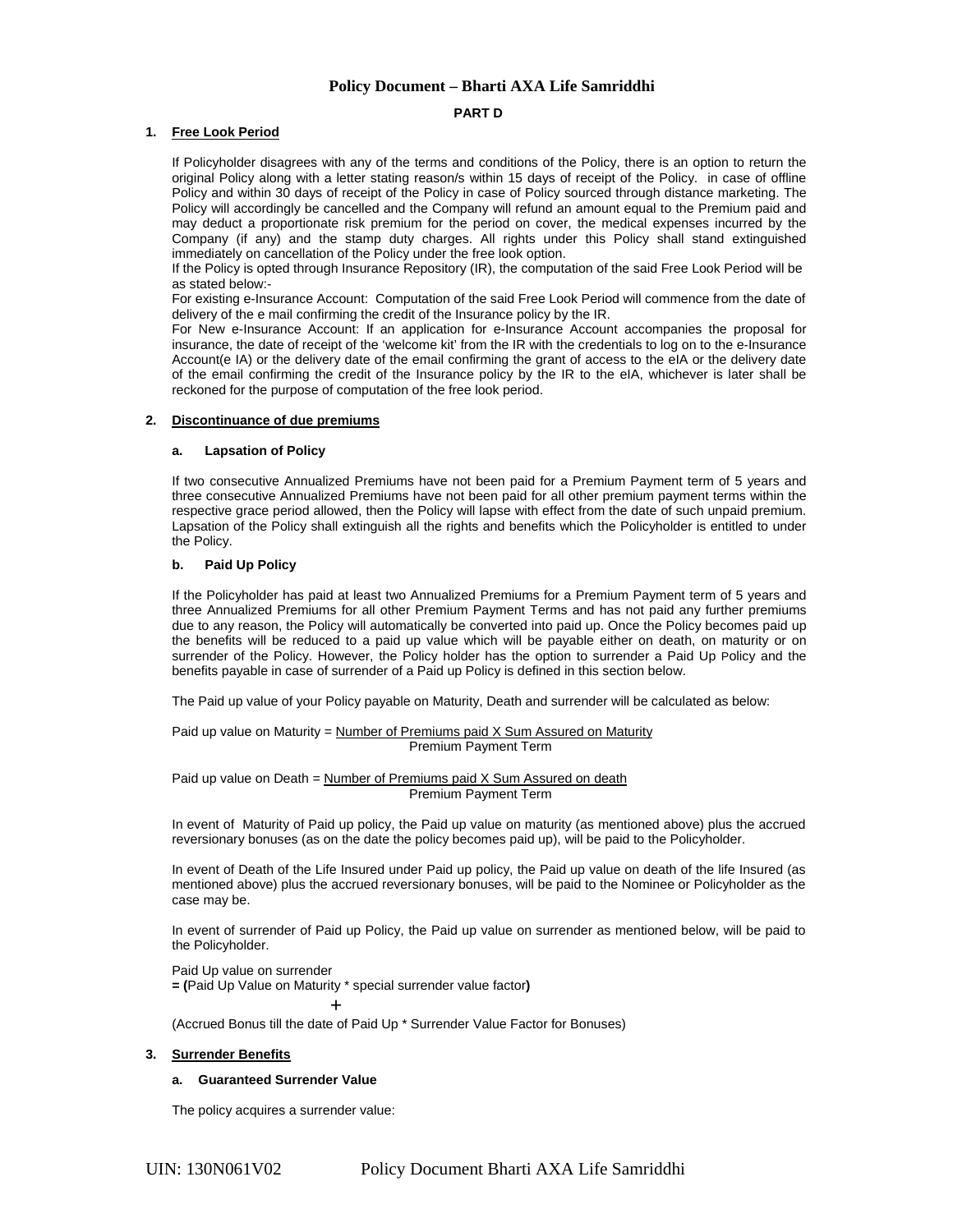- after the payment of two consecutive Annualized Premiums where the Premium Payment term is for 5 years and

- after the payment of three consecutive Annualized Premiums for all other premium payment terms. The guaranteed surrender value factors as a percentage of cumulative premiums paid are as mentioned in the table below:

| <b>Premium Payment Term/</b><br><b>Policy Year</b> | 5<br><b>Years</b>            | 10<br>years              | 12<br><b>Years</b>       | 15<br>years              | 20<br>years              | 25<br>years              | 30<br>years              | 35<br>years    |
|----------------------------------------------------|------------------------------|--------------------------|--------------------------|--------------------------|--------------------------|--------------------------|--------------------------|----------------|
| 1                                                  | $\overline{a}$               | $\overline{\phantom{a}}$ | $\overline{\phantom{a}}$ | $\overline{\phantom{a}}$ | $\overline{\phantom{a}}$ | $\overline{\phantom{a}}$ | $\blacksquare$           |                |
| $\overline{2}$                                     | 30%                          | $\overline{\phantom{a}}$ | $\blacksquare$           | $\overline{\phantom{a}}$ | $\blacksquare$           | $\overline{\phantom{a}}$ | $\overline{\phantom{a}}$ | $\blacksquare$ |
| 3                                                  | 30%                          | 30%                      | 30%                      | 30%                      | 30%                      | 30%                      | 30%                      | 30%            |
| 4                                                  | 50%                          | 50%                      | 50%                      | 50%                      | 50%                      | 50%                      | 50%                      | 50%            |
| $\overline{5}$                                     | 50%                          | 50%                      | 50%                      | 50%                      | 50%                      | 50%                      | 50%                      | 50%            |
| $6\phantom{a}$                                     | 50%                          | 50%                      | 50%                      | 50%                      | 50%                      | 50%                      | 50%                      | 50%            |
| $\overline{7}$                                     | 55%                          | 55%                      | 50%                      | 50%                      | 50%                      | 50%                      | 50%                      | 50%            |
| 8                                                  | 65%                          | 65%                      | 50%                      | 50%                      | 50%                      | 50%                      | 50%                      | 50%            |
| $\overline{9}$                                     | 65%                          | 65%                      | 50%                      | 50%                      | 50%                      | 50%                      | 50%                      | 50%            |
| 10                                                 | 75%                          | 75%                      | 55%                      | 55%                      | 55%                      | 55%                      | 50%                      | 50%            |
| 11                                                 | $\blacksquare$               | $\frac{1}{2}$            | 55%                      | 55%                      | 55%                      | 55%                      | 55%                      | 50%            |
| 12                                                 | $\blacksquare$               | ÷,                       | 55%                      | 55%                      | 55%                      | 55%                      | 55%                      | 50%            |
| 13                                                 | $\overline{\phantom{a}}$     | $\overline{\phantom{a}}$ | 55%                      | 60%                      | 55%                      | 55%                      | 55%                      | 55%            |
| 14                                                 | $\blacksquare$               | $\overline{\phantom{a}}$ | 55%                      | 60%                      | 55%                      | 55%                      | 55%                      | 55%            |
| 15                                                 | $\blacksquare$               | $\overline{\phantom{a}}$ | 60%                      | 75%                      | 60%                      | 60%                      | 55%                      | 55%            |
| 16                                                 | $\overline{\phantom{a}}$     | $\overline{a}$           | 60%                      | $\overline{\phantom{a}}$ | 60%                      | 60%                      | 55%                      | 55%            |
| 17                                                 | $\overline{a}$               | $\overline{a}$           | 60%                      | $\overline{a}$           | 60%                      | 60%                      | 55%                      | 55%            |
| 18                                                 | $\overline{\phantom{a}}$     | $\blacksquare$           | 60%                      | $\overline{a}$           | 60%                      | 60%                      | 55%                      | 55%            |
| 19                                                 | $\overline{a}$               | $\overline{\phantom{a}}$ | 60%                      | $\overline{\phantom{a}}$ | 60%                      | 60%                      | 60%                      | 60%            |
| 20                                                 | $\overline{a}$               | $\overline{\phantom{a}}$ | 75%                      | $\overline{a}$           | 75%                      | 60%                      | 60%                      | 60%            |
| 21                                                 | ÷,                           |                          | $\overline{a}$           | $\overline{a}$           |                          | 65%                      | 60%                      | 60%            |
| 22                                                 | $\frac{1}{2}$                |                          | $\frac{1}{2}$            |                          |                          | 65%                      | 60%                      | 60%            |
| 23                                                 | $\frac{1}{2}$                | $\frac{1}{2}$            | $\frac{1}{2}$            | $\overline{a}$           | $\overline{\phantom{a}}$ | 65%                      | 65%                      | 60%            |
| 24                                                 | $\overline{a}$               | $\overline{a}$           | $\frac{1}{2}$            | $\overline{a}$           | $\blacksquare$           | 65%                      | 65%                      | 60%            |
| 25                                                 | L.                           | ÷,                       | $\overline{a}$           | $\blacksquare$           | $\overline{\phantom{a}}$ | 75%                      | 65%                      | 65%            |
| 26                                                 | $\overline{a}$               | ÷,                       | $\overline{a}$           | ä,                       | ä,                       |                          | 65%                      | 65%            |
| 27                                                 | $\frac{1}{2}$                | $\frac{1}{2}$            | $\frac{1}{2}$            | $\overline{a}$           | $\overline{\phantom{a}}$ | $\overline{\phantom{a}}$ | 65%                      | 65%            |
| 28                                                 | $\qquad \qquad \blacksquare$ | $\overline{\phantom{a}}$ | $\overline{\phantom{a}}$ | $\overline{\phantom{a}}$ | $\overline{\phantom{a}}$ | $\overline{\phantom{a}}$ | 70%                      | 65%            |
| 29                                                 | $\overline{\phantom{a}}$     | $\overline{\phantom{a}}$ | $\blacksquare$           | $\blacksquare$           | $\blacksquare$           | $\blacksquare$           | 70%                      | 65%            |
| 30                                                 | $\blacksquare$               | $\overline{\phantom{a}}$ | $\frac{1}{2}$            | ä,                       | ä,                       | $\blacksquare$           | 75%                      | 70%            |
| 31                                                 | ÷,                           | $\overline{a}$           | $\overline{a}$           | $\overline{a}$           | ä,                       | $\overline{\phantom{a}}$ | $\blacksquare$           | 70%            |
| 32                                                 | $\frac{1}{2}$                | $\frac{1}{2}$            | $\blacksquare$           | ä,                       | $\blacksquare$           | $\blacksquare$           | $\blacksquare$           | 70%            |
| 33                                                 | $\qquad \qquad \blacksquare$ | $\overline{\phantom{a}}$ | $\blacksquare$           | $\blacksquare$           | $\blacksquare$           | $\overline{\phantom{0}}$ | $\blacksquare$           | 70%            |
| 34                                                 | $\frac{1}{2}$                | $\overline{\phantom{a}}$ | $\overline{a}$           | $\overline{a}$           | ä,                       | $\overline{a}$           | $\overline{\phantom{a}}$ | 70%            |
| 35                                                 | $\frac{1}{2}$                | $\frac{1}{2}$            | $\overline{a}$           | $\blacksquare$           | $\overline{a}$           | $\overline{\phantom{a}}$ | ä,                       | 75%            |

#### **b. Surrender Value on Bonus:**

The Surrender Value rates for bonus (per 1000 of accrued Non Guaranteed Annual Simple Reversionary Bonus) are as defined in the table below: (subject to revision)

| <b>Premium Payment Term /Policy</b><br>Year | 5<br>Years | $10^{\circ}$<br>vears | 12 <sup>1</sup><br>Years | 15<br><b>vears</b> | 20<br>years | 25<br>vears | 30<br>years | 35<br>vears |
|---------------------------------------------|------------|-----------------------|--------------------------|--------------------|-------------|-------------|-------------|-------------|
|                                             | 0          |                       | 0                        | 0                  | 0           |             |             |             |
| 2                                           | 156        |                       | 0                        | 62                 |             |             |             |             |
| 3                                           | 253        | 169                   | 35                       | 100                | 37          | 13          | 6           |             |
| 4                                           | 364        | 243                   | 51                       | 143                | 53          | 19          | 9           | J           |
| 5                                           | 491        | 328                   | 69                       | 192                | 71          | 26          | 12          |             |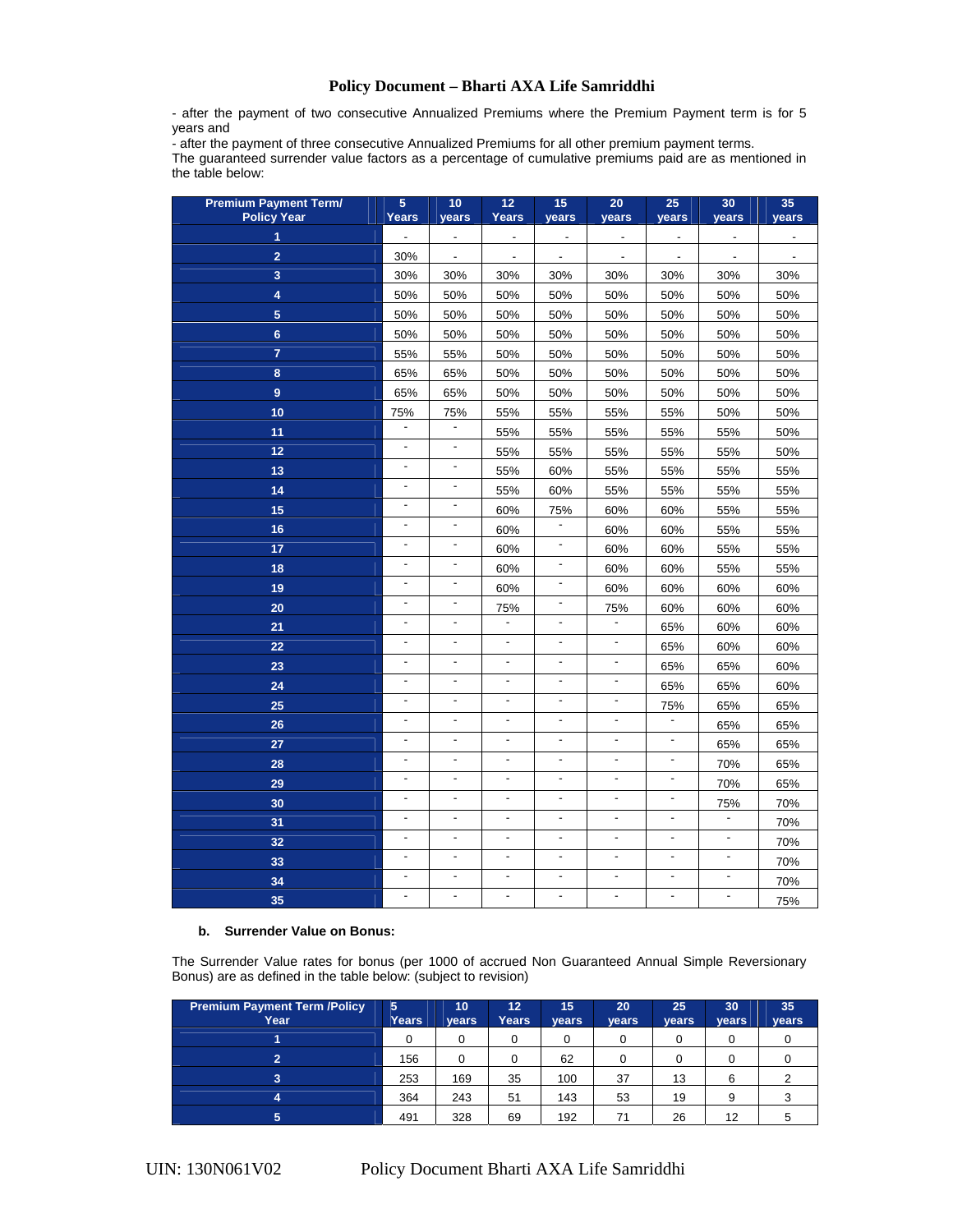| 565                      | 426                      | 90                       | 248                      | 91                              | 33                       | 16                       | 6    |
|--------------------------|--------------------------|--------------------------|--------------------------|---------------------------------|--------------------------|--------------------------|------|
| 651                      | 540                      | 114                      | 312                      | 115                             | 42                       | 20                       | 8    |
| 750                      | 671                      | 142                      | 357                      | 142                             | 53                       | 25                       | 10   |
| 866                      | 823                      | 174                      | 410                      | 173                             | 64                       | 31                       | 12   |
| 1000                     | 1000                     | 210                      | 471                      | 208                             | 78                       | 38                       | 15   |
| $\blacksquare$           | $\overline{\phantom{a}}$ | 253                      | 543                      | 249                             | 94                       | 45                       | 18   |
| $\blacksquare$           | $\overline{\phantom{a}}$ | 303                      | 629                      | 296                             | 113                      | 54                       | 21   |
| $\blacksquare$           | $\overline{\phantom{a}}$ | 350                      | 731                      | 340                             | 134                      | 64                       | 26   |
| $\overline{\phantom{a}}$ | $\overline{\phantom{a}}$ | 404                      | 852                      | 392                             | 159                      | 76                       | 30   |
| $\overline{\phantom{a}}$ | $\overline{\phantom{a}}$ | 468                      | 1000                     | 453                             | 188                      | 89                       | 36   |
| $\overline{\phantom{a}}$ | $\overline{\phantom{a}}$ | 543                      | $\overline{\phantom{a}}$ | 526                             | 222                      | 105                      | 42   |
| $\overline{\phantom{a}}$ | $\overline{\phantom{a}}$ | 631                      | $\overline{\phantom{a}}$ | 613                             | 262                      | 123                      | 49   |
| $\overline{\phantom{a}}$ | $\overline{\phantom{a}}$ | 734                      | $\overline{\phantom{a}}$ | 718                             | 309                      | 144                      | 58   |
| $\overline{\phantom{a}}$ | $\overline{\phantom{a}}$ | 856                      | $\overline{\phantom{a}}$ | 844                             | 364                      | 169                      | 68   |
| $\overline{\phantom{a}}$ | $\overline{\phantom{a}}$ | 1000                     |                          | 1000                            | 430                      | 198                      | 79   |
| $\frac{1}{2}$            | $\overline{\phantom{a}}$ | $\overline{\phantom{a}}$ | $\overline{\phantom{a}}$ | $\overline{\phantom{a}}$        | 507                      | 231                      | 93   |
| $\overline{\phantom{a}}$ | $\overline{\phantom{a}}$ | $\overline{\phantom{a}}$ | $\overline{\phantom{a}}$ | $\blacksquare$                  | 599                      | 271                      | 109  |
| $\overline{\phantom{a}}$ | $\overline{\phantom{a}}$ | $\overline{\phantom{a}}$ | $\overline{\phantom{a}}$ | $\overline{\phantom{a}}$        | 709                      | 317                      | 127  |
| $\overline{\phantom{a}}$ | $\overline{\phantom{a}}$ | $\overline{\phantom{0}}$ | $\overline{\phantom{a}}$ | $\overline{\phantom{a}}$        | 841                      | 372                      | 149  |
| $\overline{\phantom{a}}$ | $\overline{\phantom{a}}$ | $\overline{\phantom{a}}$ | $\overline{\phantom{a}}$ | $\overline{\phantom{a}}$        | 1000                     | 436                      | 175  |
| $\overline{\phantom{a}}$ | ٠                        | $\overline{\phantom{a}}$ | $\overline{\phantom{a}}$ | $\overline{a}$                  | $\overline{\phantom{a}}$ | 512                      | 206  |
| $\overline{\phantom{a}}$ | $\overline{\phantom{a}}$ | $\overline{\phantom{a}}$ | $\overline{\phantom{a}}$ | $\blacksquare$                  | $\overline{\phantom{a}}$ | 603                      | 242  |
| $\overline{\phantom{a}}$ | ٠                        | $\overline{\phantom{a}}$ | $\overline{\phantom{a}}$ | $\blacksquare$                  | $\overline{\phantom{a}}$ | 712                      | 286  |
| $\overline{\phantom{a}}$ | $\overline{\phantom{a}}$ | $\overline{\phantom{a}}$ | $\overline{\phantom{a}}$ | $\overline{\phantom{a}}$        | $\overline{\phantom{a}}$ | 842                      | 339  |
| $\overline{\phantom{a}}$ | $\overline{\phantom{a}}$ | $\overline{\phantom{0}}$ | $\overline{\phantom{a}}$ | $\frac{1}{2}$                   | $\overline{\phantom{a}}$ | 1000                     | 402  |
| $\overline{\phantom{a}}$ | $\blacksquare$           | $\overline{\phantom{a}}$ | $\overline{\phantom{a}}$ | $\blacksquare$                  | $\overline{\phantom{a}}$ | $\blacksquare$           | 478  |
| $\overline{\phantom{a}}$ | $\mathbf{r}$             | $\blacksquare$           | $\blacksquare$           | $\overline{\phantom{a}}$        | $\blacksquare$           | $\blacksquare$           | 572  |
| $\overline{\phantom{a}}$ | $\blacksquare$           | $\overline{\phantom{a}}$ | $\overline{\phantom{a}}$ | $\overline{\phantom{a}}$        | $\overline{\phantom{a}}$ | $\overline{\phantom{a}}$ | 686  |
| $\overline{\phantom{a}}$ | $\overline{\phantom{a}}$ | $\overline{\phantom{a}}$ | $\blacksquare$           | $\overline{\phantom{a}}$        | $\overline{\phantom{a}}$ | $\overline{\phantom{a}}$ | 826  |
| $\overline{\phantom{a}}$ | $\overline{\phantom{a}}$ | $\overline{\phantom{a}}$ | $\overline{\phantom{a}}$ | $\centering \label{eq:reduced}$ | $\overline{\phantom{a}}$ | $\overline{\phantom{a}}$ | 1000 |
|                          |                          |                          |                          |                                 |                          |                          |      |

### **c. Special Surrender Value:**

The Company may declare Special Surrender values at such other rates not less than the Guaranteed Surrender Values as specified above. These rates are not guaranteed and will be declared by the Company from time to time, subject to prior approval from IRDA.

On surrender of the policy a lump sum amount equal to higher of Special Surrender Value or Guaranteed Surrender Value as defined in the table above, will be paid to the Policyholder.

There will also be additional non guaranteed surrender values that will be declared on the accrued Non Guaranteed Annual Simple Reversionary Bonuses.

Surrender of the Policy shall extinguish all rights and benefits of the Policyholder under the Policy.

The Surrender Value payable will be subject to any statutory or any other restrictions as may be applicable. Surrender of the Policy shall extinguish all rights and benefits of the Policyholder under the Policy.

## **4. Reinstatement**

The Reinstatement shall be as per the Board approved underwriting policy.

The effective date of reinstatement is the date on which the below conditions are satisfied and the risk is accepted by the Company. The reinstatement of the Policy may be on terms different from those applicable to the Policy before it lapsed. The reinstatement will take effect only on it being specifically communicated by the Company.

A Policy which has lapsed may be reinstated for full benefits subject to the following conditions: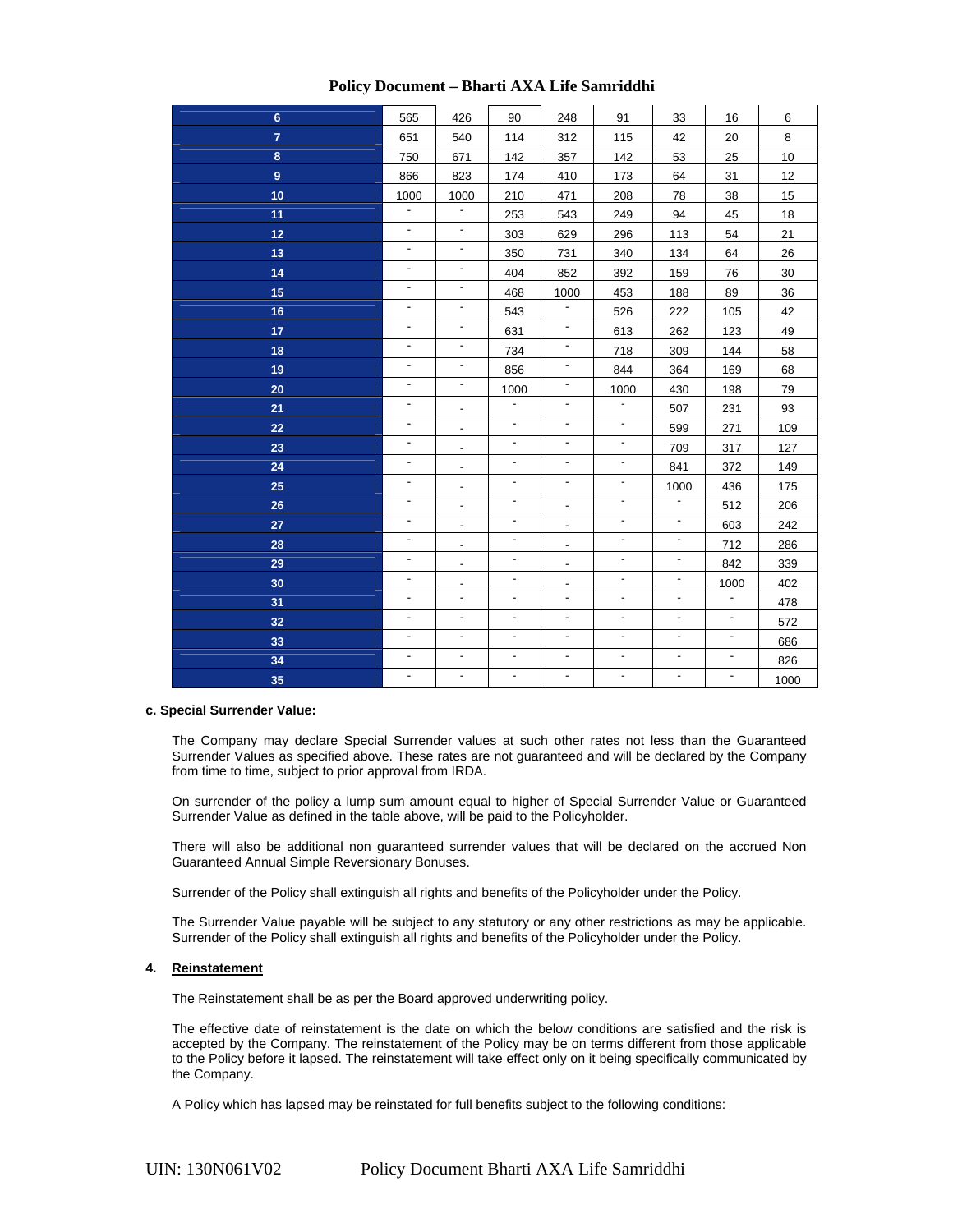- a) The application for reinstatement is made within two (2) years from the date of first unpaid premium
- b) Satisfactory evidence of insurability of the Life Insured is produced,
- c) Payment of an amount equal to all unpaid premiums together with interest at such rate as the Company may charge for such Reinstatement, as decided by the Company from time to time.
- d) Terms and conditions as may be specified by the Company from time to time.

**If the Policy is in lapsed status:-** In case of death of the Life Insured during the reinstatement period, no benefit is payable.

In the event of survival at the end of reinstatement period and if the Policy is still not reinstated, the Policy shall be terminated and no benefit is payable.

**If the Policy is in paid up status:-** If the Paid up Policy is not reinstated within the period allowed for reinstatement, the Policy shall continue to be in the paid up status and Paid up Value as mentioned in Part D sub section 2B shall become payable at Maturity or on death.

## **5. Suicide**

The Policy shall be void if the Life Insured, whether medically sane or insane, commits suicide resulting in death directly or indirectly as a result of such suicide within

- one year of the Issue Date; or
- b) one year of the date of the latest reinstatement of the Policy.

In the above scenarios, the Company shall make the following payouts:

- in the event of (a) above, the Premium paid towards the Policy as on the date of death will be refunded.
- in the event of (b) above, the higher of 80% of premiums paid till date of death or the Surrender Value as on the date of death will be paid.

## **6. Termination**

The Policy will terminate on the earliest of the following:

- a) At the end of Reinstatement period in case of Lapsed Policy as mentioned in Part D 4
- b) On the date the Company receives application for surrender from the Policyholder
- c) The Maturity Date of the Policy
- d) Upon receipt of written intimation about the death of Life Insured along with a supporting document to the satisfaction of the Company
- e) Acceptance of Freelook request by the Company.

## **7. Claims**

The Company would require the following primary documents in support of a claim at the stage of claim intimation under the Policy:

**For Surrender/ Maturity Benefit**: the original Policy;

**For Death Benefit**: the original Policy (entire book let), death certificate of the Life Insured, Claimant's Statement and KYC Document of Nominee or beneficiary.

The Company is entitled to call for additional documents, if in the opinion of the Company such additional documents are warranted to process the claim.

## **8. Loan**

Loans may be granted by the Company to the Policyholder provided all Premiums due till date of loan application stand paid and policy has acquired Surrender Value. The loan which may be granted shall always be within the applicable Surrender Value of the Policy and shall be subject to the terms and conditions as applicable from time to time:

- The minimum amount of loan for a Policy is Rs.15, 000.
- The maximum amount of loan will not exceed 70% of the acquired Surrender Value.
- The Policyholder shall assign the Policy absolutely to and be held by the Company as security for repayment of the loan and interest/allied charges thereon;
- The loan shall carry interest at the rate specified by the Company at the time of advancing the loan. The interest rate in a policy loan is not fixed and could be reviewed by the Company on 1st of July every year. This interest rate shall not exceed the sum of (5% and the Base lending rate of State Bank of India at the time of declaration.) The current rate of interest on policy loan is 13.38% pa.
- In case the policy is in paid up status, then the outstanding loan amount together with the interest shall not be equal to or exceed the Surrender Value of the Policy at any point of time. In case the outstanding loan amount with interest is greater than or equal to the surrender value, the policy shall stand terminated and all future benefits will cease to exist.
- Other terms and conditions as prescribed by the Insurer from time to time.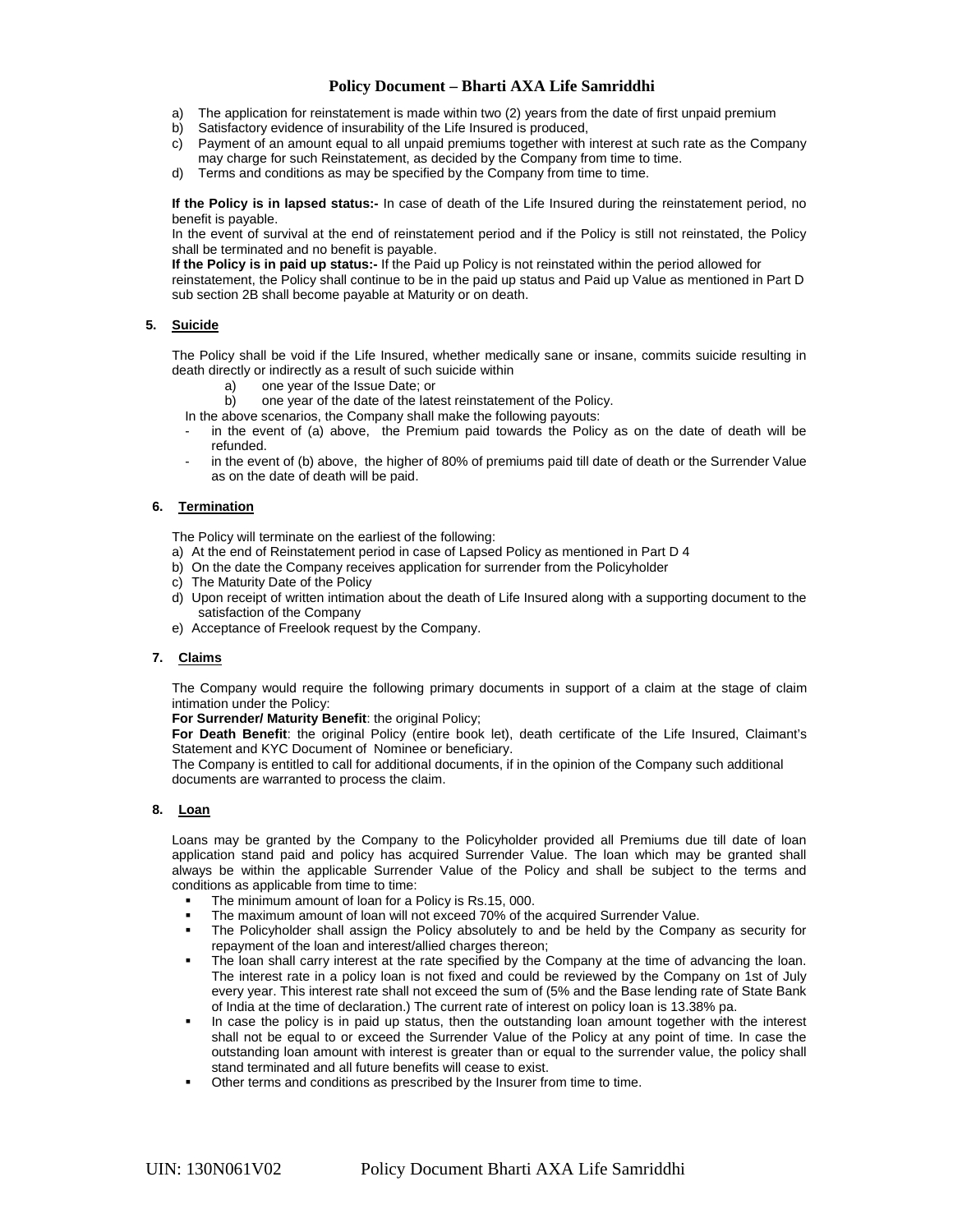## **9. Policy alterations / Modifications**

Only a duly authorized officer of the Company has the power to effect changes on the Policy/Plan at the request of the Policyholder, subject to the rules of the Company and within the regulatory parameters.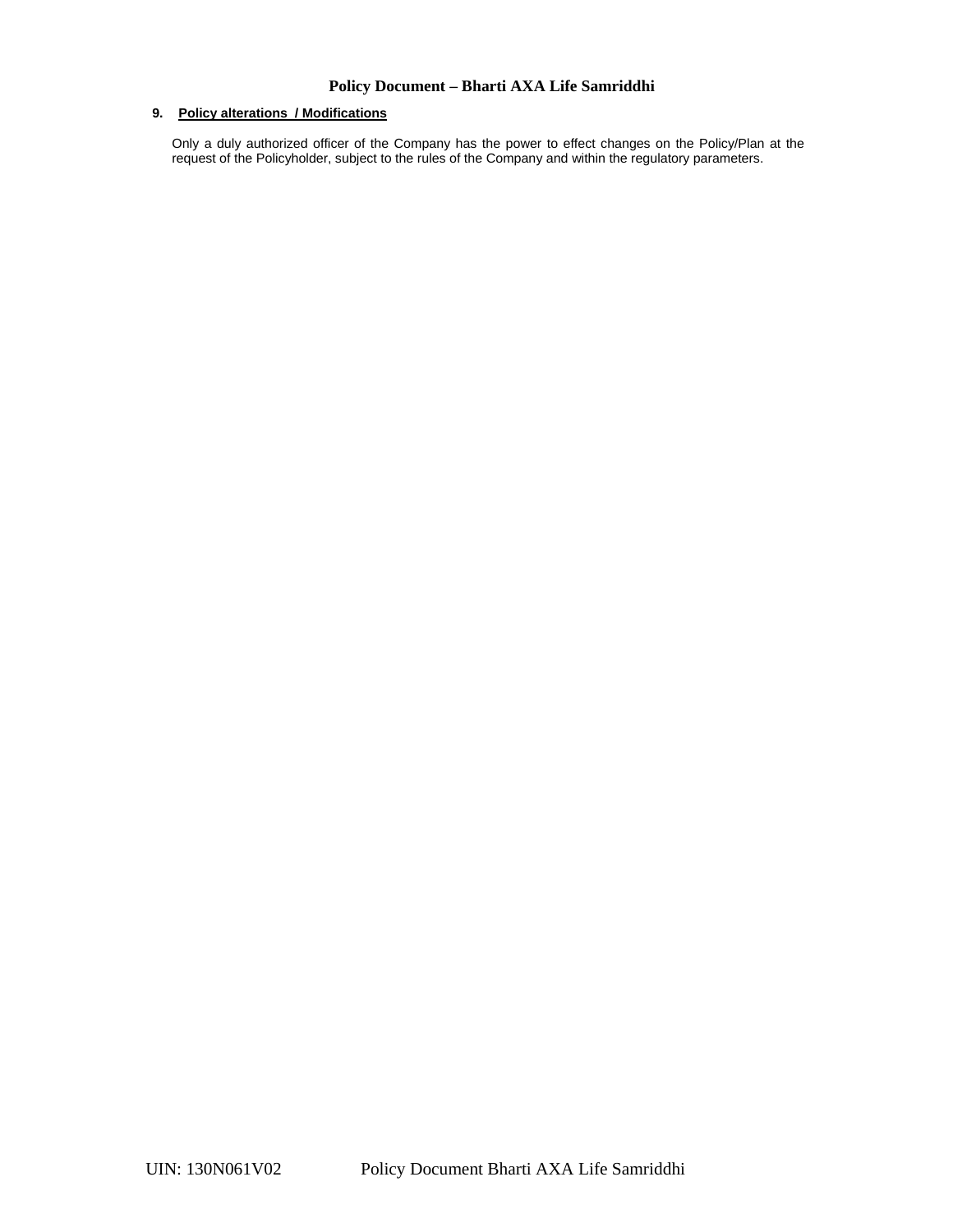### **PART E**

#### **Part E is not applicable to this Policy.**

#### **PART F**

#### **1. Misstatement of Age and Gender**

Without prejudice to Section 45 of the Insurance Act, 1938 and other applicable laws in force, if the Life Insured's Age or gender has been misstated, as declared in the proposal, one of the following actions shall be taken:

- a) If the correct Age is higher than the Age declared in the Proposal, the Annualised Premium payable under the Policy shall be altered corresponding to the correct Age of the Life Insured, from the Date of Commencement of Risk and the Policyholder shall pay to the Company the accumulated difference between the original premium as mentioned in the Proposal and such altered premium from the Date of Commencement of Risk up to the date of such payment with interest at such rate and in such manner as per the then prevailing internal guidelines of the Company . If the Policyholder fails to pay the difference of premium with the interest thereon as mentioned above, subject to such other terms and conditions, the Sum Assured will be changed on the basis of correct Age, gender and the premium paid.
- b) If the correct Age of the Life Insured is lower than the Age declared in the Proposal, the Annualised Premium payable under the Policy shall be altered corresponding to the correct Age of Life Insured from the Date of Commencement of Risk and the Company may, at its discretion, refund the accumulated difference between the original premium paid and the altered premium
- c) If in accordance with the correct Age, it is not possible for the Company to alter the terms and conditions of the Policy or the Life Insured does not consent to any alterations proposed by the Company as mentioned above, the Policy shall stand cancelled from the Date of Commencement of Risk and the premium paid shall be refunded subject to the deduction of expenses incurred and payments already made by the Company under the Policy.

### **2. Assignment and Nomination**

The Policyholder has a right to assign the Policy to another person in accordance with Law and in that event the Policyholder will be referred to as "the Assignor" and the person to whom the Policy is assigned "the Assignee". Any request for assignment shall be done in accordance with section 38 of the Insurance Act 1938.

Nominee is the person nominated under the Policy to receive the benefits under the Policy in the event of death of the Life Insured. Nomination or any change in nomination shall be done in accordance with section 39 of the Insurance Act 1938. Any notice of assignment or change in nomination must be notified in writing to the Company and shall take effect only after it is registered and taken on record by the Company. The request for assignment shall be accompanied with the original Policy. The Company will not express any opinion on the validity or legality of the Assignment. Assignment can be done only for the entire Policy.

### **3. Incorrect information and Non Disclosure**

The Policyholder and the Life Insured under the Policy have an obligation to disclose every fact material for assessment of the risk in connection with issuing the Policy. However, if any of the information provided is incomplete or incorrect, the Company reserves the right to vary the benefits, at the time of payment of such benefit or during the term of the Policy. Further, if there has/had been non disclosure of a material fact, the Company may treat your Policy as void from inception. In case fraud or misrepresentation, the Policy shall be cancelled immediately by paying the surrender value, subject to the fraud or misrepresentation being established by the Company in accordance with Section 45 of the Insurance Act, 1938.

#### **4. Taxation**

The tax benefits, if any, on the Policy would be as per the prevailing provisions of the tax laws in India. If required by the relevant legislations prevailing from time to time, the Company will withhold taxes from the benefits payable under the Policy. The Company reserves the right to recover statutory levies including service tax by way of adjustment of the premiums paid by the Policyholder.

#### **5. Notices**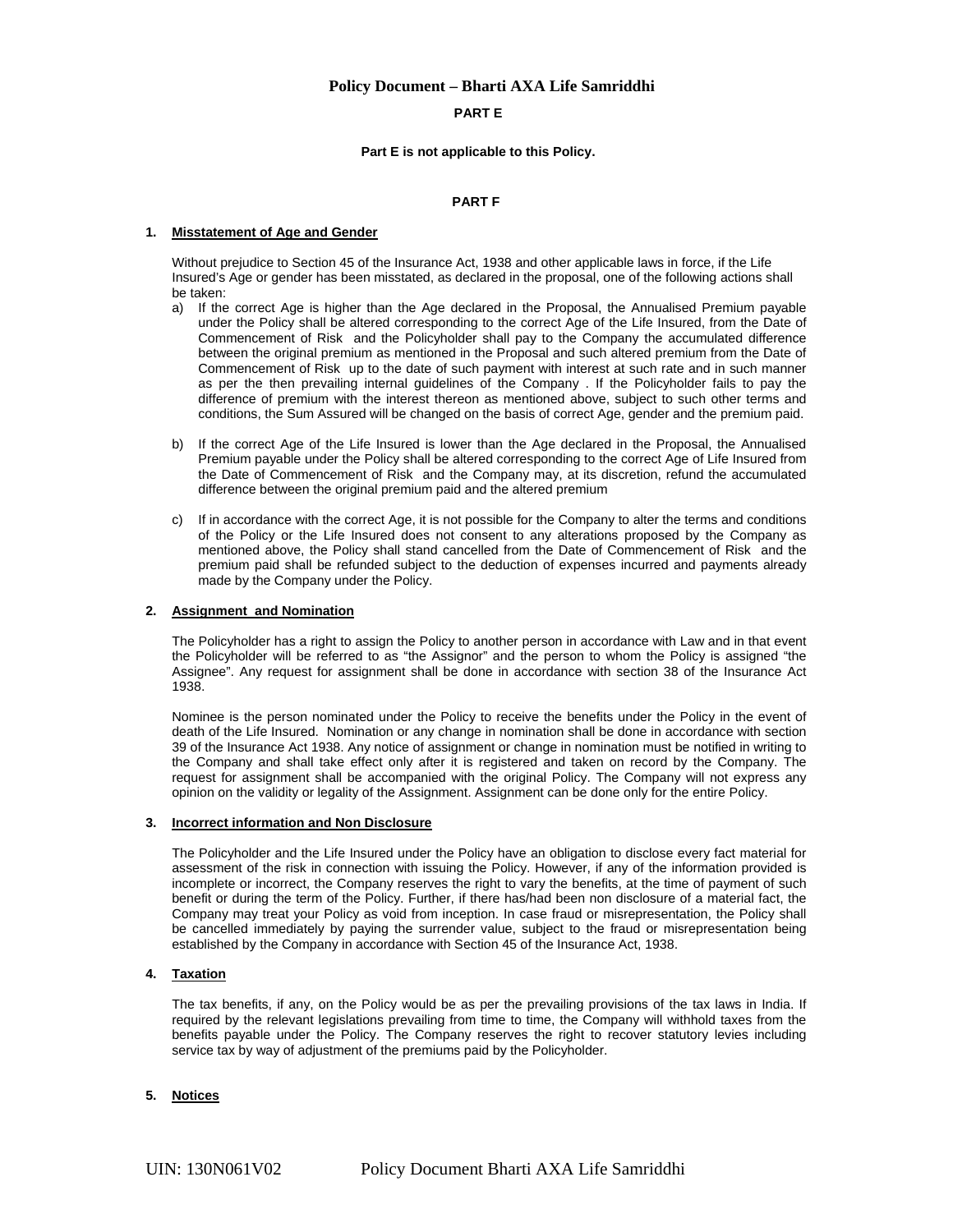Any notice to be given to the Policyholder under the Policy will be issued by post or electronic mail or telephone facsimile transmission to the latest address/es/fax number/email of the Policyholder available in the records of the Company.

### **6. Currency and Place of Payment**

All payments to or by the Company will be in Indian rupees and shall be in accordance with the prevailing Exchange Control regulations and other relevant laws in force in India.

## **7. Mode of communication**

The Company and the Policyholder may exchange communications pertaining to the Policy either through normal correspondence or through electronic mail and the Company shall be within its right to seek clarifications / to carry out the mandates of the Policyholder on merits in accordance with such communications. While accepting requests / mandate from the Policyholder through electronic mail, the Company will comply with the provisions of Information Technology Act 2000 and/ or such other applicable laws in force from time to time, with prior approval from authority.

## **8. Governing Laws & Jurisdiction**

The terms and conditions of the Policy document shall be governed by and shall be subject to the laws of India. The parties shall submit themselves to the jurisdiction of the competent court/s of law in India in respect of all matters and disputes which may arise out of in connection with the policy document and / or relating to the Policy.

## **9. Term used and its meaning**

Any term not otherwise defined in this Policy document shall have the meaning ascribed to it under Policy as defined here in Part B (j). If a particular term is not defined or otherwise articulated either in the Policy document or under the Policy, endeavor shall be to impart the natural meaning to the said term in the context in which it is used.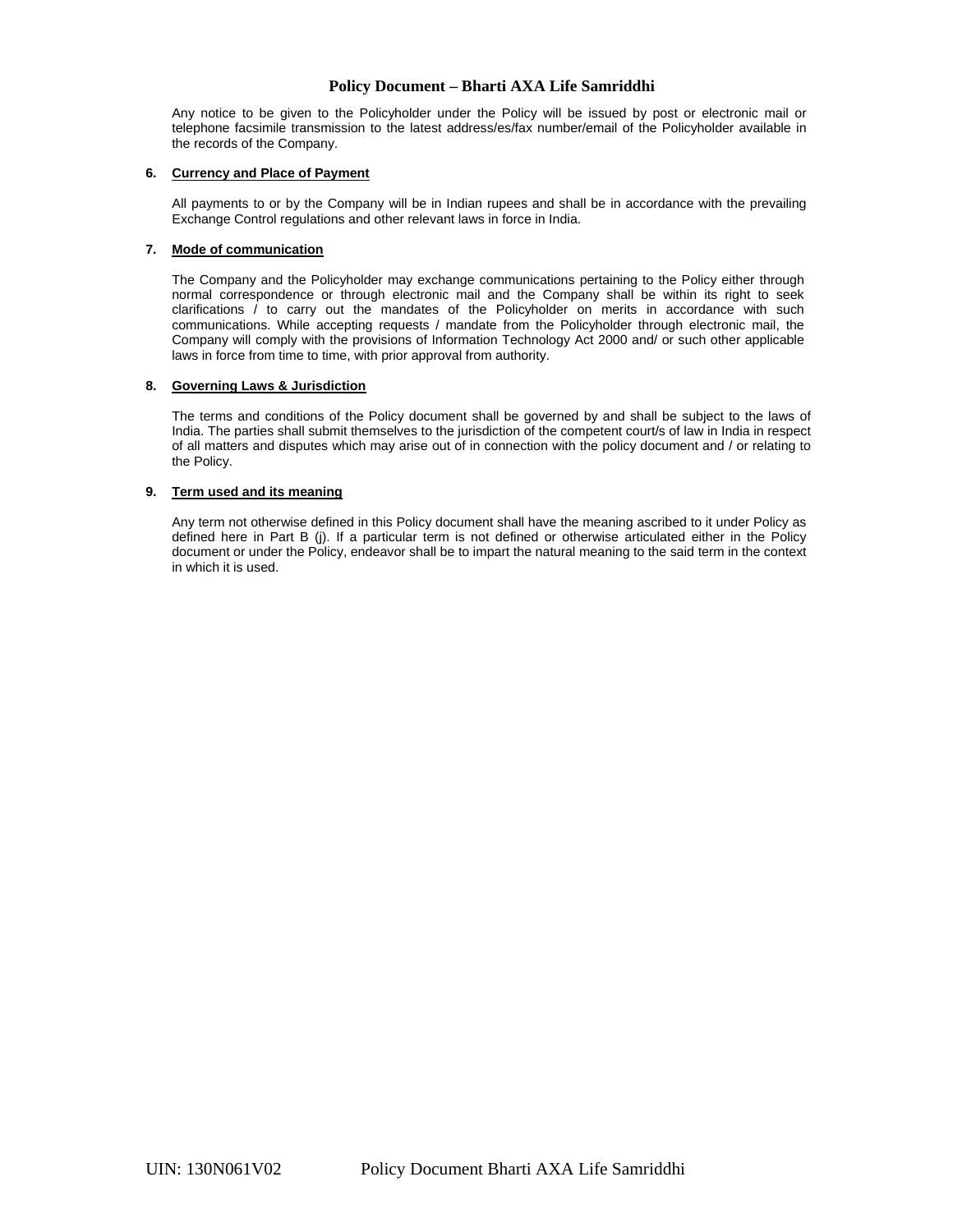### **PART G**

### **1. Customer Service**

You can seek clarification or assistance on the Policy from the following:

- The Agent from whom the Policy was bought
- The Customer Service Representative of The Company at toll free no. 1800 102 4444
- SMS "SERVICE" to 56677
- Email: service@bharti-axalife.com
- Mail to: Customer Service

Bharti AXA Life Insurance Company Ltd. Unit No. 601 & 602, 6th Floor Raheja Titanium, Off Western Express Highway, Goregaon (E), Mumbai-400 063

### **2. Grievance Redressal Procedure**

#### **Step 1: Inform us about your grievance**

In case you have any grievance, you may approach our Grievance Redressal Cell at any of the belowmentioned helplines:

- Lodge your complaint online at www.bharti-axalife.com
- Call us at our toll free no. 1800 102 4444
- Email us at complaints.unit@bharti-axalife.com
- Write to us at:
	- Grievance Redressal Cell Bharti AXA Life Insurance Company Ltd. Unit No. 601 & 602, 6th floor, Raheja Titanium, Off Western Express Highway, Goregaon (E), Mumbai-400 063
- Visit our nearest branch and meet our Grievance Officer who will assist you to redress your grievance/ lodge your complaint.

#### **Step 2: Tell us if you are not satisfied**

In case you are not satisfied with the decision of the above office you may contact our Grievance Officer within 8 weeks of receipt of the resolution communication at any of the below-mentioned helplines:

- Write to our Grievance Officer at:
	- Bharti AXA Life Insurance Company Ltd. Unit No. 601 & 602, 6th floor, Raheja Titanium, Off Western Express Highway, Goregaon (E), Mumbai-400 063
	- Email us at cro@bharti-axalife.com

You are requested to inform us about your concern (if any) within 8 weeks of receipt of resolution as stated above, failing which it will be construed that the complaint is satisfactorily resolved.

#### **Step 3: If you are not satisfied with the resolution provided by the company**

In case you are not satisfied with the decision/ resolution of the Company, you may approach the Insurance Ombudsman. The complete list of Insurance Ombusdsman is appended below in Appendix I or please visit the website mentioned below for latest list of Insurance Ombudman:

- www.bharti-axalife.com
- www.irdaindia.org/ombudsmenlist

For informative purpose and for your ready reference, the relevant clauses of the Insurance Act,1938 are reproduced below:

#### **Section 41 of the Insurance Act, 1938:**

**(1)** "No person shall allow or offer to allow, either directly or indirectly, as an inducement to any person to take out or renew or continue an insurance in respect of any kind of risk relating to lives or property in India, any rebate of the whole or part of the commission payable or any rebate of the premium shown on the policy, nor shall any person taking out or renewing or continuing a policy accept any rebate, except such rebate as may be allowed in accordance with the published prospectus or tables of the insurer:

**Provided** that acceptance by an insurance agent of commission in connection with a policy of life insurance taken out by himself on his own life shall not be deemed to be acceptance of a rebate of premium within the meaning of this sub-section if at the time of such acceptance the insurance agent satisfies the prescribed conditions establishing that he is a *bona fide* insurance agent employed by the insurer.

**(2)** Any person making default in complying with the provisions of this section shall be punishable with fine which may extend to five hundred rupees."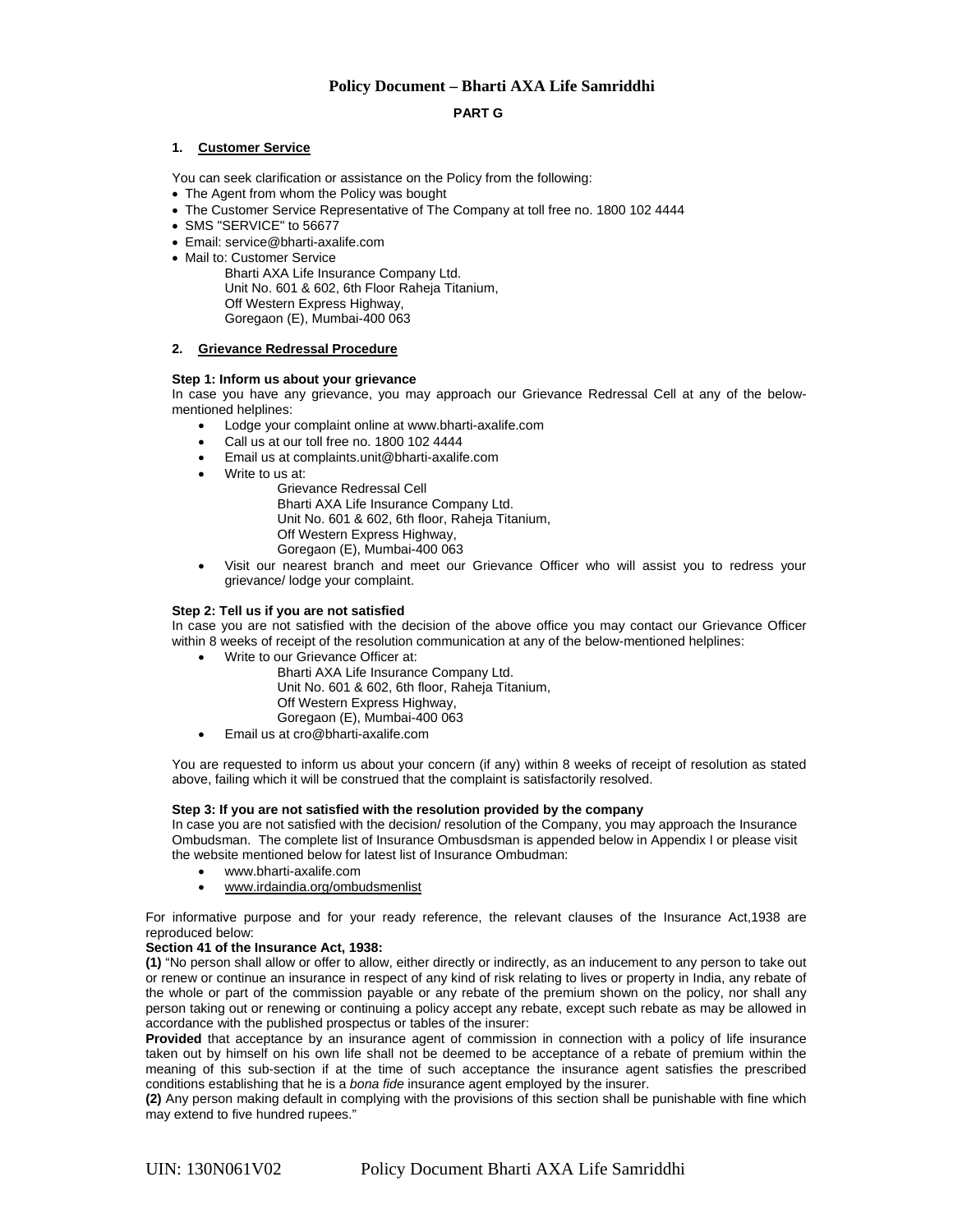#### **Section 45 of Insurance Act, 1938:**

No Policy of Life Insurance effected before the commencement of this Act shall after the expiry of two years from the date of commencement of this Act and no Policy of Life Insurance effected after the coming into force of this Act shall, after the expiry of two years from the date on which it was effected be called in question by an Insurer on the ground that the statement made in the proposal or in any report of a medical officer, or referee, or friend of the Life Insured, or in any document leading to the issue of the Policy, was inaccurate or false, unless the Insurer shows that such statement was on a material matter or suppressed facts which it was material to disclose and that it was fraudulently made by the Policyholder and that the Policyholder knew at the time of making it that the statement was false or that it suppressed facts which was material to disclose:

**Provided** that nothing in this section shall prevent the Insurer from calling for proof of Age at any time if he/she is entitled to do so, and no Policy shall be deemed to be called in question merely because the terms of the Policy are adjusted on subsequent proof that the Age of the Life Insured was incorrectly stated in the proposal.